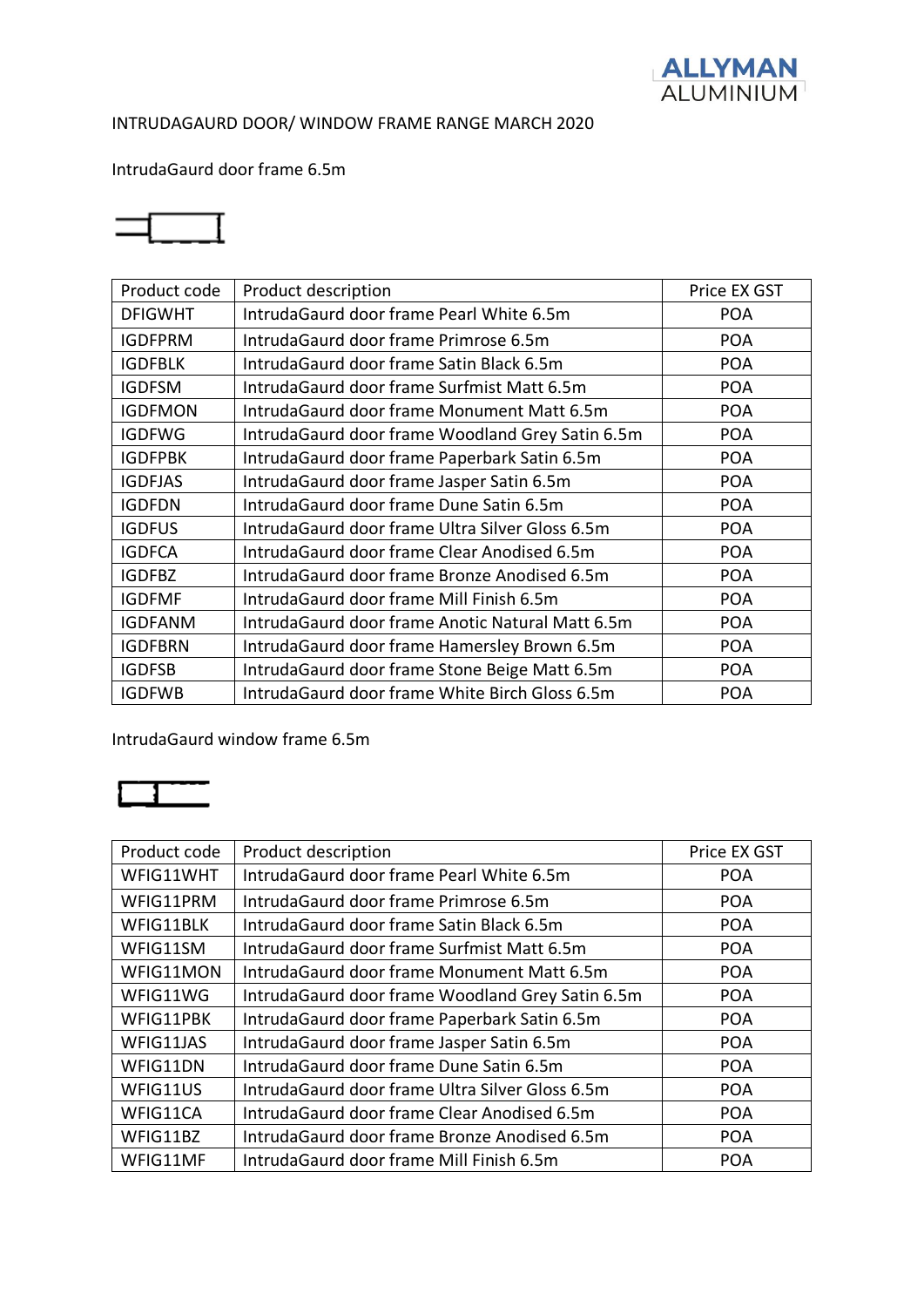

# INTRUDAGAURD DOOR/ WINDOW FRAME RANGE MARCH 2020

IntrudaGaurd window frame 6.5m

| Product code | Product description                              | Price EX GST |
|--------------|--------------------------------------------------|--------------|
| WFIG11ANM    | IntrudaGaurd door frame Anotic Natural Matt 6.5m | <b>POA</b>   |
| WFIG11BRN    | IntrudaGaurd door frame Hamersley Brown 6.5m     | <b>POA</b>   |
| WFIG11SB     | IntrudaGaurd door frame Stone Beige Matt 6.5m    | <b>POA</b>   |
| WFIG11WB     | IntrudaGaurd door frame White Birch Gloss 6.5m   | POA          |

IntrudaGaurd door/ window bead 6.5m

# $\Box$

|           | Product code   Product description | Price EX GST |
|-----------|------------------------------------|--------------|
| I IG-BEAD | IntrudaGaurd bead 6.5m             | <b>POA</b>   |

# IntrudaGaurd door/ window tape



|           | Product code   Product description | Price EX GST |
|-----------|------------------------------------|--------------|
| l IG-TAPE | IntrudaGaurd tape ROLL             | POA          |

# Corner stakes DOOR



| Product code  | Product description                   | Price EX GST |
|---------------|---------------------------------------|--------------|
| l DFCRN-HD-DE | DE Door frame Heavy Duty corner stake | <b>POA</b>   |